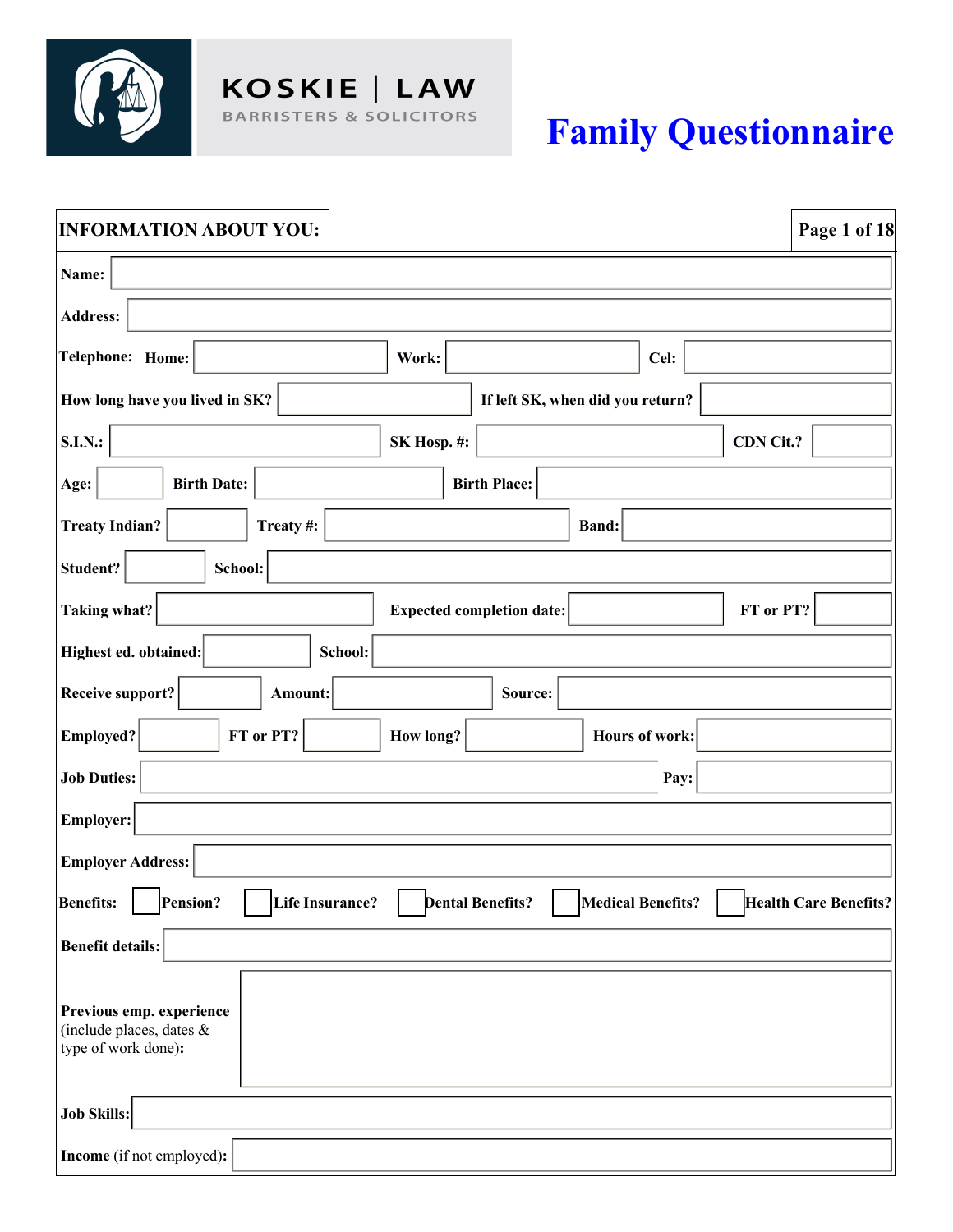|                                                                                                                                     | <b>INFORMATION ABOUT YOU</b> (continued): |  | Page 2 of 18 |  |
|-------------------------------------------------------------------------------------------------------------------------------------|-------------------------------------------|--|--------------|--|
| Name of person you live with:                                                                                                       |                                           |  |              |  |
| Income:                                                                                                                             | Source:                                   |  |              |  |
| Illnesses, disabilities or<br>special needs (include<br>medications taken and its<br>cost, length of illness and<br>doctor's name): |                                           |  |              |  |
| Special interests<br>(Outside family<br>& work):                                                                                    |                                           |  |              |  |
| Criminal record or<br>charges outstanding:                                                                                          |                                           |  |              |  |
| What assets do you<br>own (also state who is<br>listed as an owner)?                                                                |                                           |  |              |  |
| What debts do you<br>have (state total<br>amount and monthly<br>payment)?                                                           |                                           |  |              |  |

# **INFORMATION ABOUT THE OTHER PARTY TO THIS PROCEEDING:**

| Name:                              |                                               |
|------------------------------------|-----------------------------------------------|
| <b>Address:</b>                    |                                               |
| Telephone: Home:                   | Work:<br>Cel:                                 |
| How long have you lived in SK?     | If left SK, when did you return?              |
| <b>S.I.N.:</b>                     | CDN Cit.?<br>SK Hosp. #:                      |
| <b>Birth Date:</b><br>Age:         | <b>Birth Place:</b>                           |
| <b>Treaty Indian?</b><br>Treaty #: | <b>Band:</b>                                  |
| Student?<br>School:                |                                               |
| Taking what?                       | FT or PT?<br><b>Expected completion date:</b> |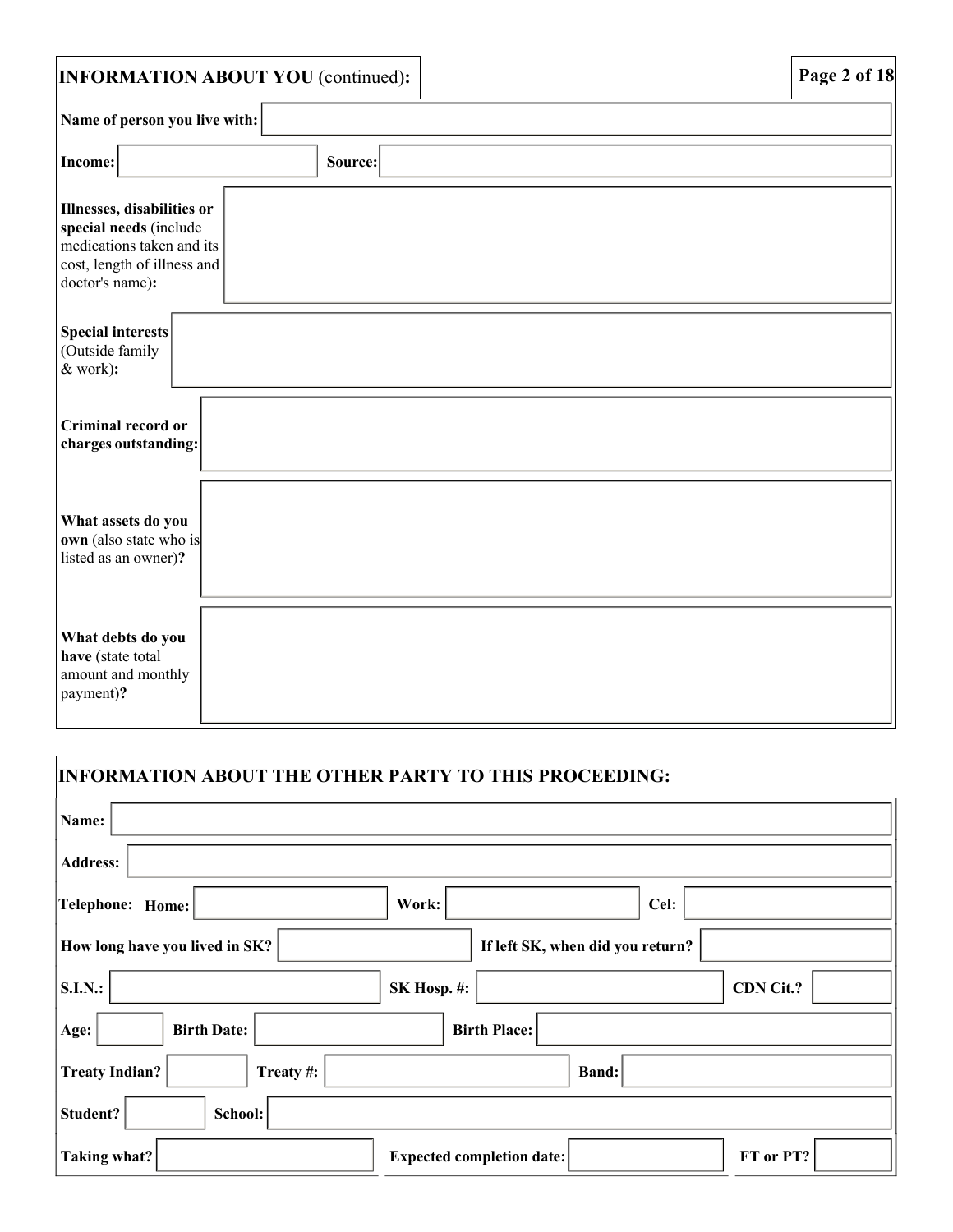| INFORMATION ABOUT THE OTHER PARTY TO THIS PROCEEDING (continued):   Page 3 of 18 |
|----------------------------------------------------------------------------------|
|----------------------------------------------------------------------------------|

| <b>Page 3 of 18</b> |  |  |
|---------------------|--|--|
|                     |  |  |

| Highest ed. obtained:<br>School:                                                                                                       |
|----------------------------------------------------------------------------------------------------------------------------------------|
| <b>Receive support?</b><br>Source:<br>Amount:                                                                                          |
| FT or PT?<br>Employed?<br><b>How long?</b><br>Hours of work:                                                                           |
| <b>Job Duties:</b><br>Pay:                                                                                                             |
| <b>Employer:</b>                                                                                                                       |
| <b>Employer Address:</b>                                                                                                               |
| Pension?<br><b>Medical Benefits?</b><br><b>Benefits:</b><br>Life Insurance?<br><b>Dental Benefits?</b><br><b>Health Care Benefits?</b> |
| <b>Benefit details:</b>                                                                                                                |
| <b>Previous employment</b><br>experience (include places,<br>dates & type of work done):                                               |
| <b>Job Skills:</b>                                                                                                                     |
| <b>Income</b> (if not employed):                                                                                                       |
| Name of person lives with:                                                                                                             |
| Income:<br>Source:                                                                                                                     |
| Illnesses, disabilities or<br>special needs(include<br>medications taken and<br>its cost, length of illness<br>and doctor's name):     |
| Special interests<br>(Outside family<br>& work):                                                                                       |
| <b>Criminal record or</b><br>charges outstanding:                                                                                      |
| What assets does<br>party own (also state<br>who is listed as an<br>owner)?                                                            |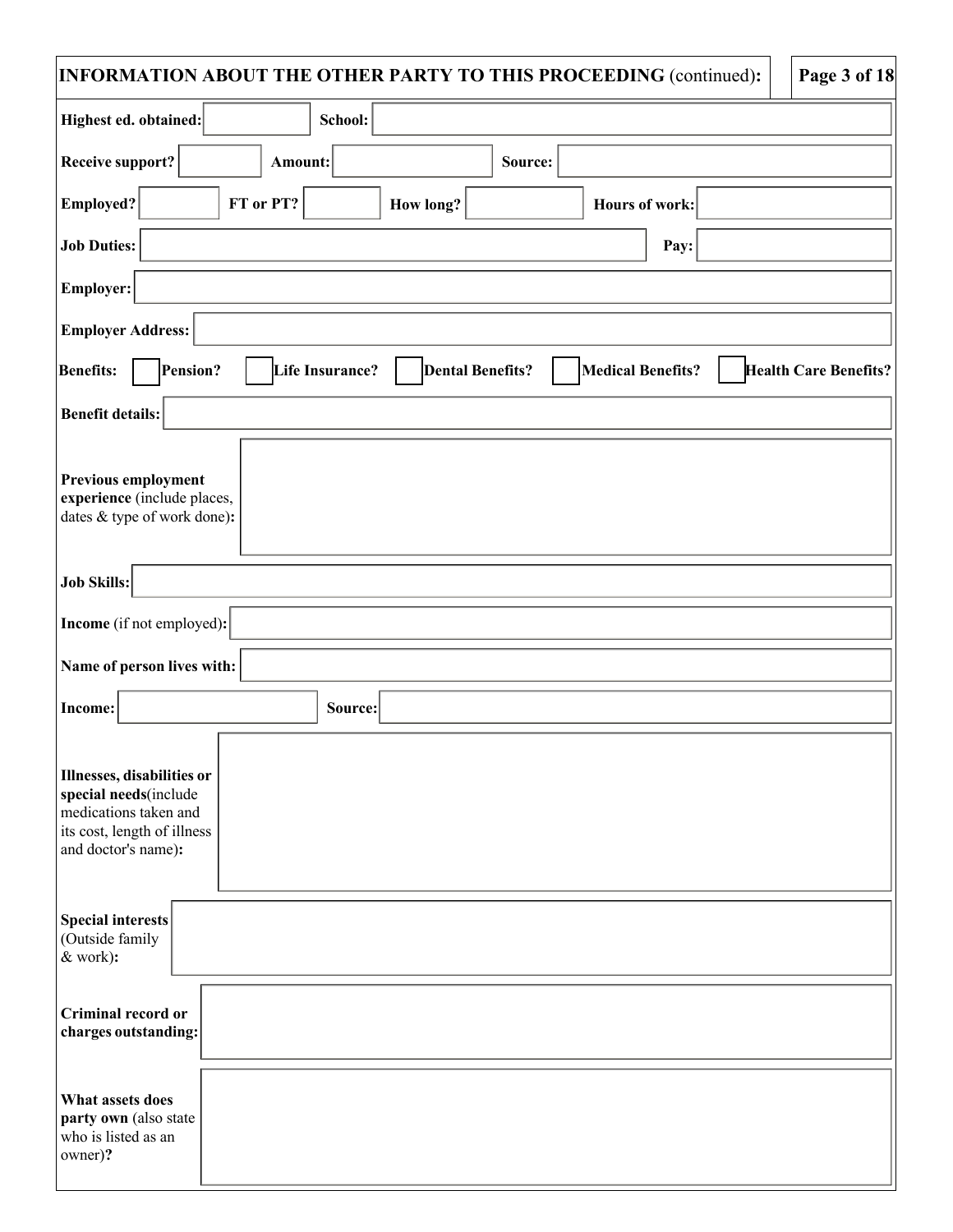| INFORMATION ABOUT THE OTHER PARTY TO THIS PROCEEDING (continued):         | Page 4 of 18 |
|---------------------------------------------------------------------------|--------------|
| What debts do you<br>have (state total<br>amount and monthly<br>payment)? |              |
| Name of child living with party:                                          |              |
| <b>Birth Date:</b><br>Age:<br><b>Birth Place:</b>                         |              |
| Gender?<br>School:<br>Grade:                                              |              |
| <b>Parents:</b>                                                           |              |
| Name of child living with party:                                          |              |
| <b>Birth Date:</b><br>Age:<br><b>Birth Place:</b>                         |              |
| Gender?<br>Grade:<br>School:                                              |              |
| <b>Parents:</b>                                                           |              |
| Name of child living with party:                                          |              |
| <b>Birth Date:</b><br>Age:<br><b>Birth Place:</b>                         |              |
| Gender?<br>Grade:<br>School:                                              |              |
| <b>Parents:</b>                                                           |              |
| Name of child living with party:                                          |              |
| <b>Birth Date:</b><br><b>Birth Place:</b><br>Age:                         |              |
| Grade:<br>Gender?<br>School:                                              |              |
| Parents:                                                                  |              |
| Name of child living with party:                                          |              |
| <b>Birth Date:</b><br>Age:<br><b>Birth Place:</b>                         |              |
| Grade:<br>Gender?<br>School:                                              |              |
| Parents:                                                                  |              |

### **RELATIONSHIP WITH THE OTHER PARTY TO THIS PROCEEDING:**

**Relationship to other party:**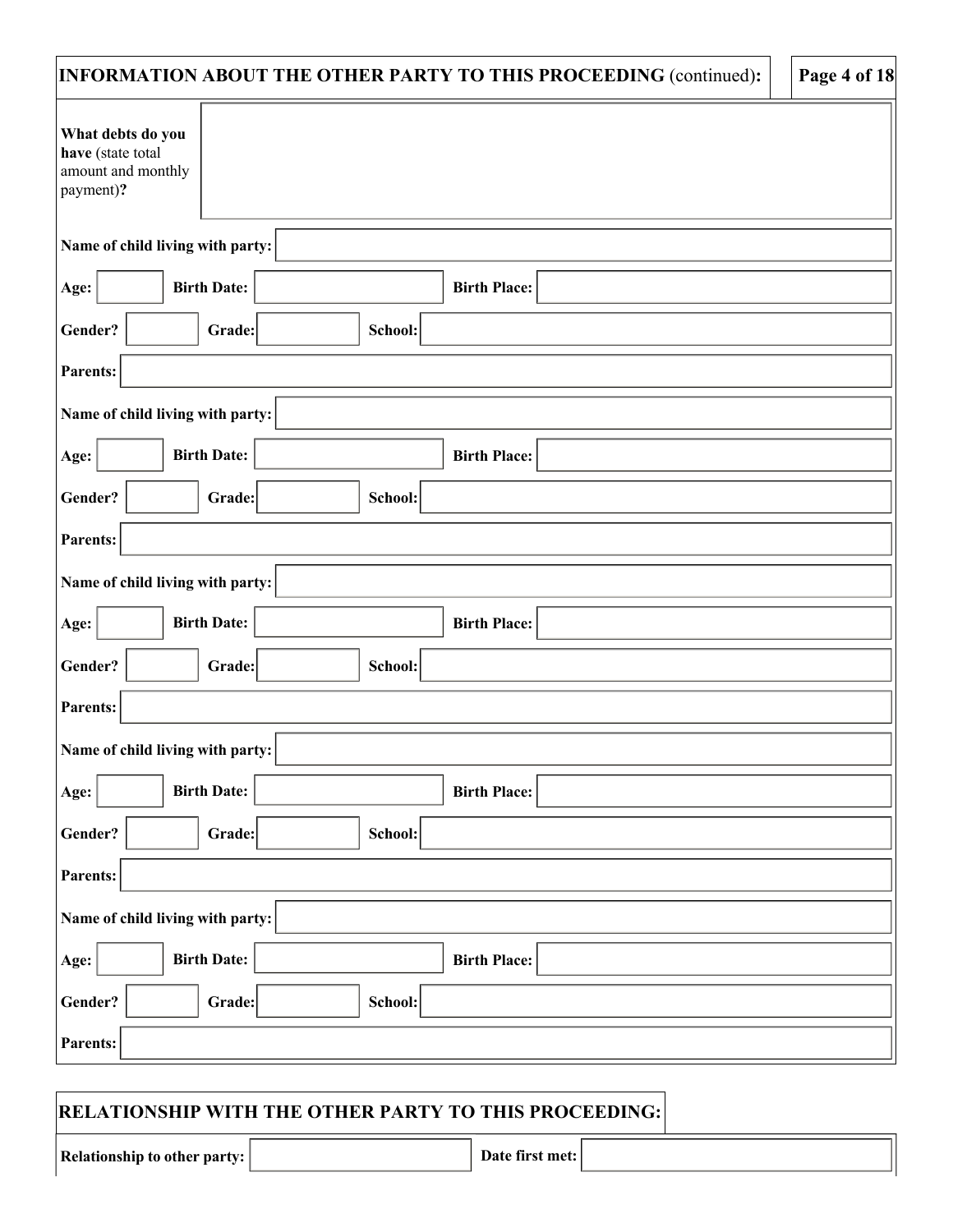| RELATIONSHIP WITH THE OTHER PARTY TO THIS PROCEEDING (continued):<br>Page 5 of 18 |                                       |  |  |  |  |
|-----------------------------------------------------------------------------------|---------------------------------------|--|--|--|--|
| When?<br>Ever live with other party?                                              | Where?                                |  |  |  |  |
| When?<br>Ever marry other party?                                                  | Where?                                |  |  |  |  |
| Live together before marriage?<br>How long?                                       |                                       |  |  |  |  |
| How long did you date before living together or marrying?                         |                                       |  |  |  |  |
| Spouse's surname at birth:                                                        | Spouse's surname at time of marriage: |  |  |  |  |
| Before relationship, you were:                                                    | Before relationship, spouse was:      |  |  |  |  |
| Are you divorced from other party?<br>When?                                       |                                       |  |  |  |  |
| When did you separate/break up?                                                   | Sexual intercourse since then?        |  |  |  |  |
| Why?                                                                              |                                       |  |  |  |  |
| Have you tried to get back together since separation/break up?                    | When?                                 |  |  |  |  |
| Seen a counsellor?<br>When?                                                       | Who?                                  |  |  |  |  |
| Possible to get back together?<br>Why?                                            |                                       |  |  |  |  |
| Would counselling assist?<br>Why?                                                 |                                       |  |  |  |  |
| <b>Prior separations?</b><br>When?                                                |                                       |  |  |  |  |
| When?<br>Any agreement re: custody?                                               | Written/oral?                         |  |  |  |  |
| <b>Content:</b>                                                                   |                                       |  |  |  |  |
| When?<br>Any agreement re: support?                                               | Written/oral?                         |  |  |  |  |
| <b>Content:</b>                                                                   |                                       |  |  |  |  |
| Any agreement re: access?<br>When?                                                | Written/oral?                         |  |  |  |  |
| <b>Content:</b>                                                                   |                                       |  |  |  |  |
| Any agreement re property?<br>When?                                               | Written/oral?                         |  |  |  |  |
| <b>Content:</b>                                                                   |                                       |  |  |  |  |
| When?<br>Any other agreement?                                                     | Written/oral?                         |  |  |  |  |
| <b>Content:</b>                                                                   |                                       |  |  |  |  |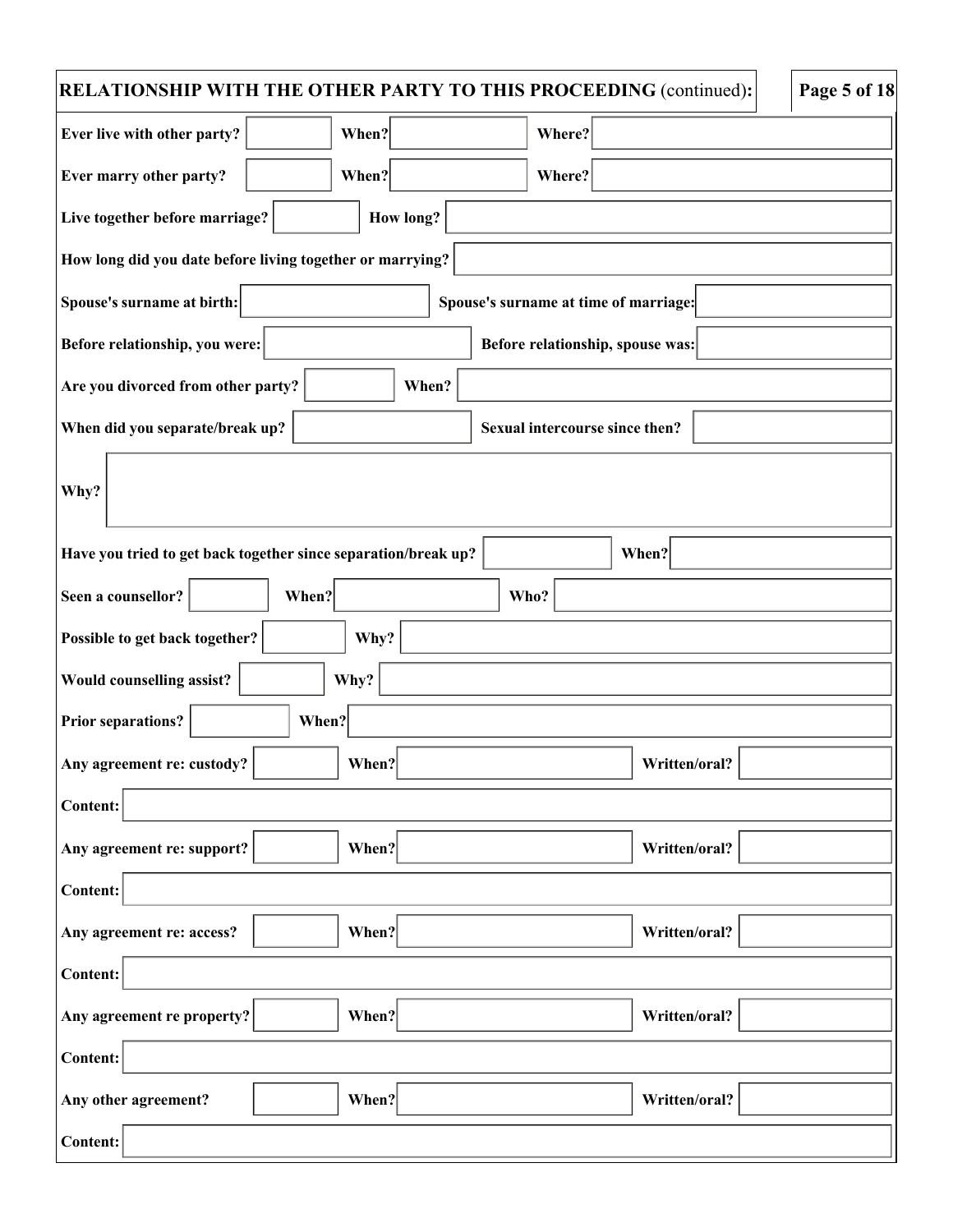| Page 6 of 18<br>RELATIONSHIP WITH THE OTHER PARTY TO THIS PROCEEDING (continued):           |                              |                              |  |  |
|---------------------------------------------------------------------------------------------|------------------------------|------------------------------|--|--|
| When?<br>Any action commenced re: custody?                                                  |                              | Where?                       |  |  |
| <b>Disposition:</b>                                                                         |                              |                              |  |  |
| Any action commenced re property?<br>When?                                                  |                              | Where?                       |  |  |
| <b>Disposition:</b>                                                                         |                              |                              |  |  |
| Any action commenced re: support?<br>When?                                                  |                              | Where?                       |  |  |
| <b>Disposition:</b>                                                                         |                              |                              |  |  |
| Any action commenced re: divorce?<br>When?                                                  |                              | Where?                       |  |  |
| <b>Disposition:</b>                                                                         |                              |                              |  |  |
| When?<br>Any action commenced re: access?                                                   |                              | Where?                       |  |  |
| <b>Disposition:</b>                                                                         |                              |                              |  |  |
| When?<br>Any action commenced re: restrain?                                                 |                              | Where?                       |  |  |
| <b>Disposition:</b>                                                                         |                              |                              |  |  |
| When?<br>Any action commenced re intervene?                                                 |                              | Where?                       |  |  |
| <b>Disposition:</b>                                                                         |                              |                              |  |  |
| When?<br>Any other action commenced?                                                        |                              | Where?                       |  |  |
| Disposition:                                                                                |                              |                              |  |  |
| <b>Prior lawyers?</b><br>Who?                                                               |                              |                              |  |  |
| Why did you change lawyers?                                                                 |                              |                              |  |  |
| Relief sought: Custody of children?                                                         | <b>Support for children?</b> | <b>Support for yourslef?</b> |  |  |
| <b>Restraining Order?</b><br>Divorce?                                                       | <b>Visitation rights?</b>    | Variation/change?            |  |  |
| Access for another?<br><b>Property (house)?</b>                                             | Other?                       |                              |  |  |
| Will you agree to provide the other party with access to the children?                      |                              |                              |  |  |
| Mediation may be an alternative to a Court proceeding. Do you wish to discuss this with us? |                              |                              |  |  |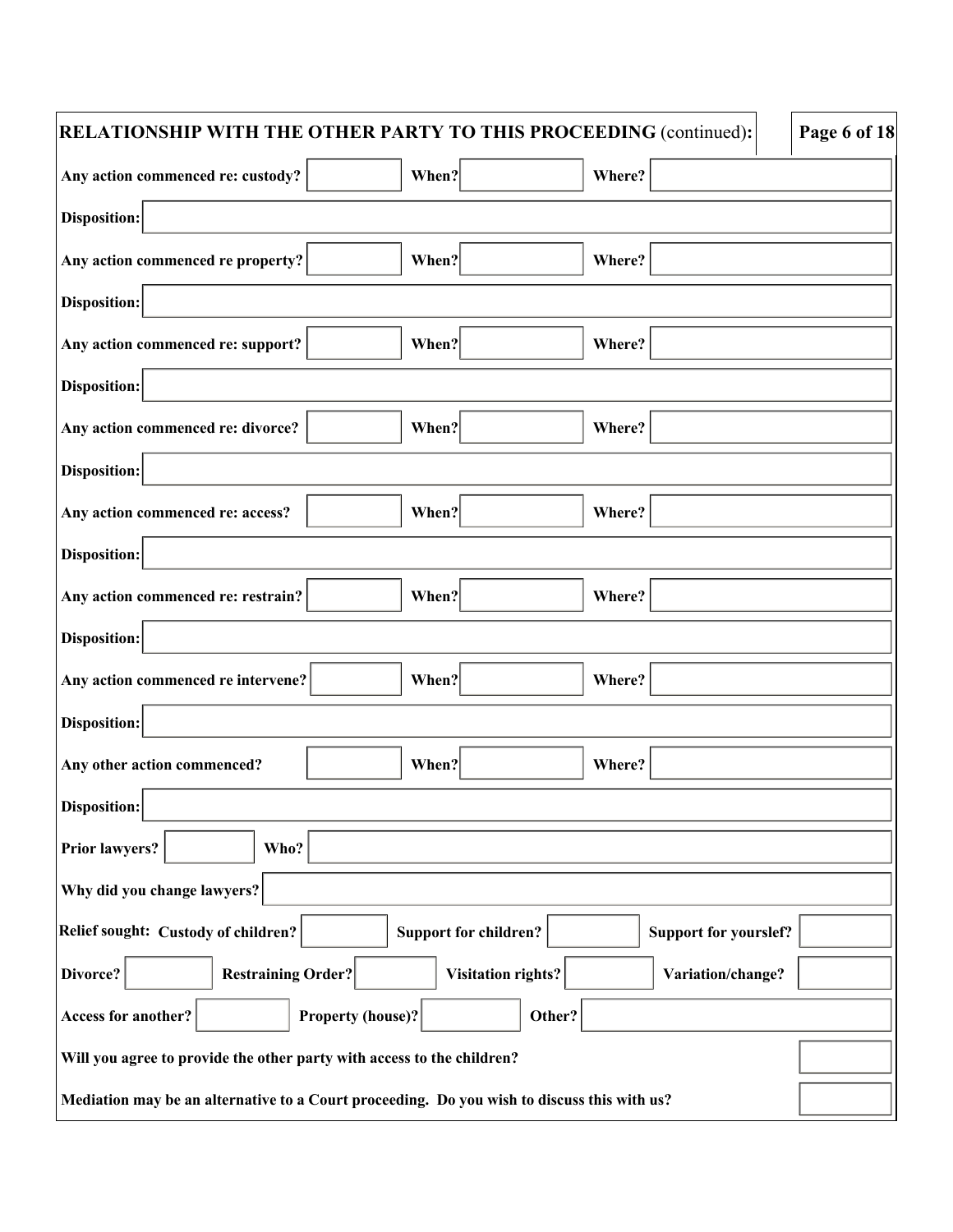| THE CHILDRDEN YOU HAD WITH THE OTHER PARTY: |                                                    |
|---------------------------------------------|----------------------------------------------------|
| Name of child:                              |                                                    |
| Parents are me and the other party or:      |                                                    |
| <b>Birth Date:</b><br>Age:                  | <b>Birth Place:</b>                                |
| Gender?<br>School:<br>Grade:                |                                                    |
| Is the child:<br><b>First Nation?</b>       | <b>Metis Nation?</b><br>Non aboriginal?            |
| Child's conception date:                    | Live with father at child's: Birth?<br>Conception? |
| Has father:<br>Signed birth registration?   | Acknowledged he is the natural parent?             |
| In what way:                                |                                                    |
| Who has custody?<br>From when?              | Anyone else have custody?                          |
| Particulars:                                |                                                    |
| Health:                                     |                                                    |
| <b>Interests:</b>                           |                                                    |
| Pets:                                       |                                                    |
| <b>Responsibilities:</b>                    |                                                    |
| Personality:                                |                                                    |
| Likes:                                      |                                                    |
| Dislikes:                                   |                                                    |
| Effect of sep. on child:                    |                                                    |
| <b>Special needs:</b>                       |                                                    |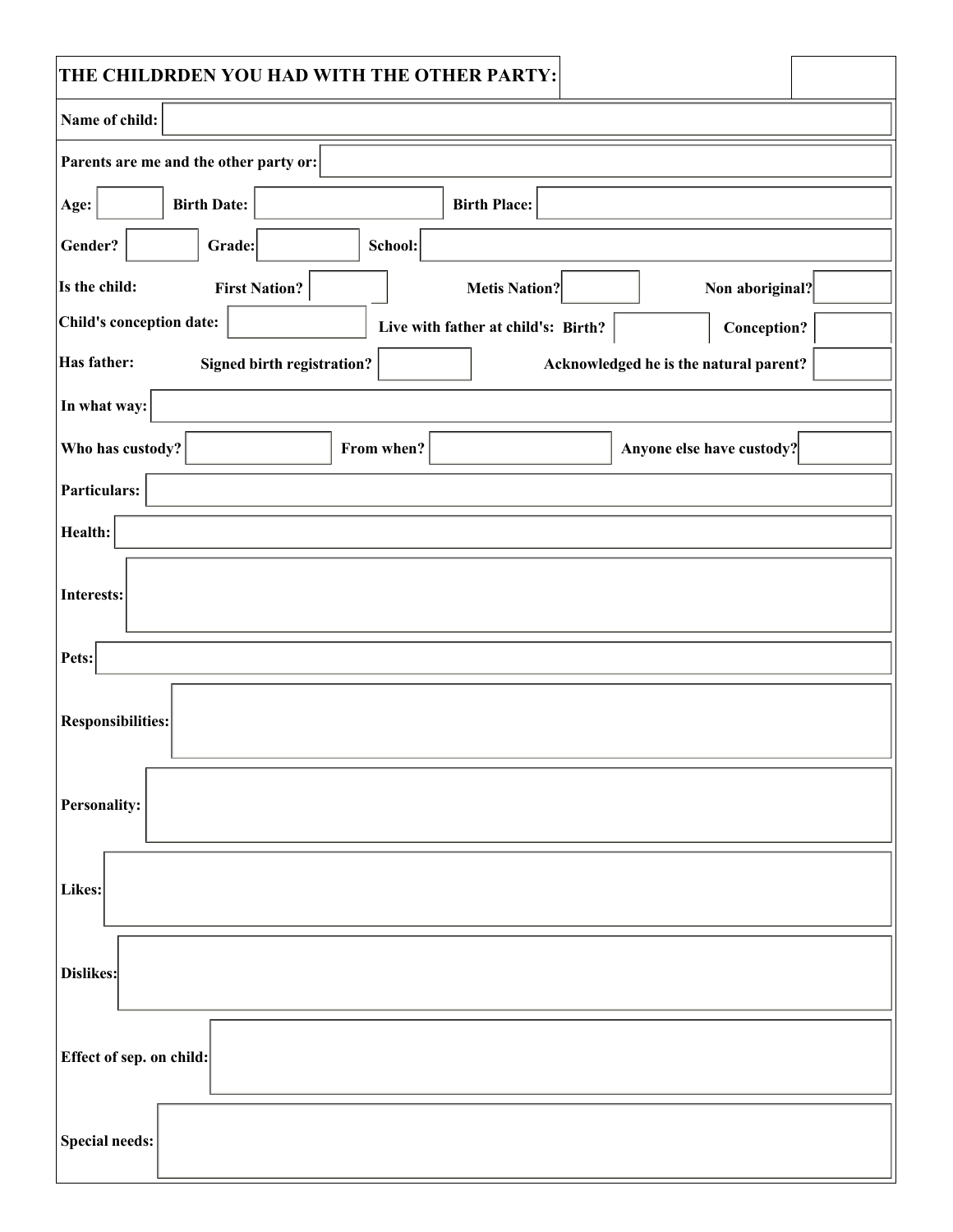| THE CHILDRDEN YOU HAD WITH THE OTHER PARTY: |                                     |                                        | Page 8 of 18 |
|---------------------------------------------|-------------------------------------|----------------------------------------|--------------|
| Name of child:                              |                                     |                                        |              |
| Parents are me and the other party or:      |                                     |                                        |              |
| <b>Birth Date:</b><br>Age:                  | <b>Birth Place:</b>                 |                                        |              |
| Gender?<br>Grade:                           | School:                             |                                        |              |
| Is the child:<br><b>First Nation?</b>       | <b>Metis Nation?</b>                | Non aboriginal?                        |              |
| Child's conception date:                    | Live with father at child's: Birth? | Conception?                            |              |
| Has father:<br>Signed birth registration?   |                                     | Acknowledged he is the natural parent? |              |
| In what way:                                |                                     |                                        |              |
| Who has custody?                            | From when?                          | Anyone else have custody?              |              |
| Particulars:                                |                                     |                                        |              |
| Health:                                     |                                     |                                        |              |
| Interests:                                  |                                     |                                        |              |
| Pets:                                       |                                     |                                        |              |
| <b>Responsibilities:</b>                    |                                     |                                        |              |
| <b>Personality:</b>                         |                                     |                                        |              |
| Likes:                                      |                                     |                                        |              |
| Dislikes:                                   |                                     |                                        |              |
| Effect of sep. on child:                    |                                     |                                        |              |
| <b>Special needs:</b>                       |                                     |                                        |              |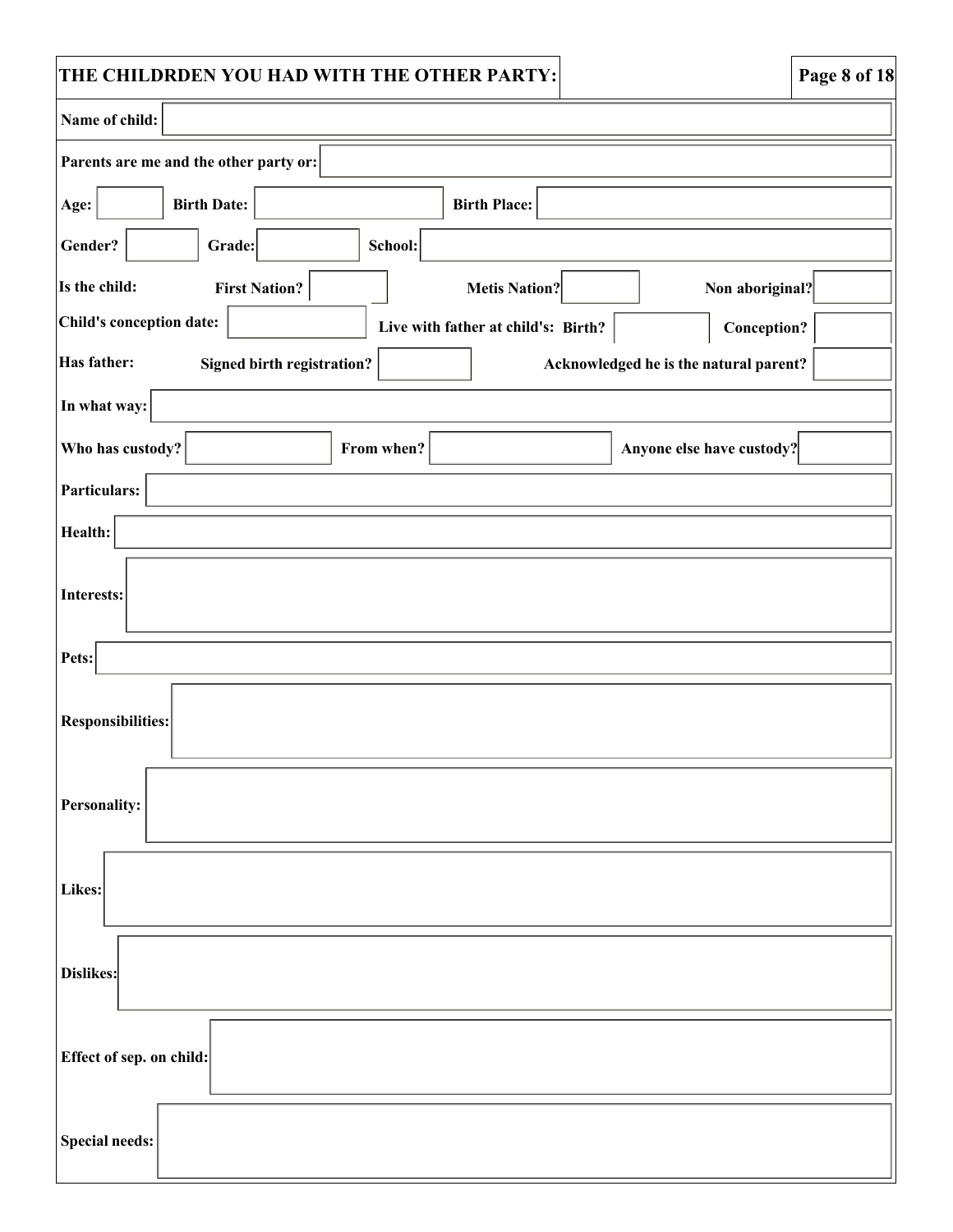| THE CHILDRDEN YOU HAD WITH THE OTHER PARTY:                                         | Page 9 of 18 |
|-------------------------------------------------------------------------------------|--------------|
| Name of child:                                                                      |              |
| Parents are me and the other party or:                                              |              |
| <b>Birth Date:</b><br>Age:<br><b>Birth Place:</b>                                   |              |
| Gender?<br>School:<br>Grade:                                                        |              |
| Is the child:<br><b>First Nation?</b><br><b>Metis Nation?</b><br>Non aboriginal?    |              |
| Child's conception date:<br>Live with father at child's: Birth?<br>Conception?      |              |
| Has father:<br>Signed birth registration?<br>Acknowledged he is the natural parent? |              |
| In what way:                                                                        |              |
| Who has custody?<br>From when?<br>Anyone else have custody?                         |              |
| Particulars:                                                                        |              |
| Health:                                                                             |              |
| Interests:                                                                          |              |
| Pets:                                                                               |              |
| <b>Responsibilities:</b>                                                            |              |
| <b>Personality:</b>                                                                 |              |
| Likes:                                                                              |              |
| Dislikes:                                                                           |              |
| Effect of sep. on child:                                                            |              |
| <b>Special needs:</b>                                                               |              |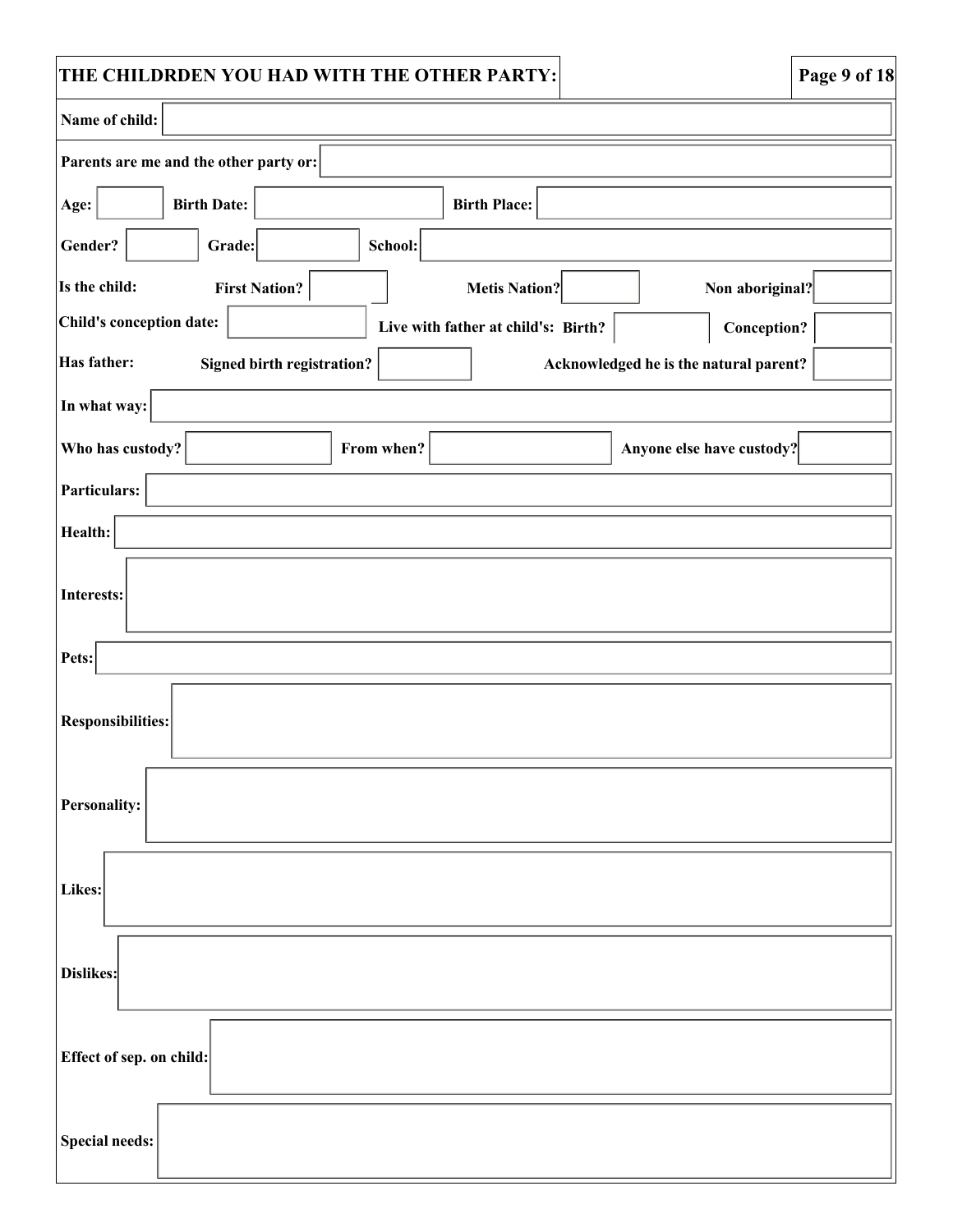| THE CHILDRDEN YOU HAD WITH THE OTHER PARTY:                                         | Page 10 of 18 |
|-------------------------------------------------------------------------------------|---------------|
| Name of child:                                                                      |               |
| Parents are me and the other party or:                                              |               |
| <b>Birth Date:</b><br>Age:<br><b>Birth Place:</b>                                   |               |
| Gender?<br>School:<br>Grade:                                                        |               |
| Is the child:<br><b>First Nation?</b><br><b>Metis Nation?</b><br>Non aboriginal?    |               |
| Child's conception date:<br>Live with father at child's: Birth?<br>Conception?      |               |
| Has father:<br>Signed birth registration?<br>Acknowledged he is the natural parent? |               |
| In what way:                                                                        |               |
| Who has custody?<br>From when?<br>Anyone else have custody?                         |               |
| Particulars:                                                                        |               |
| Health:                                                                             |               |
| Interests:                                                                          |               |
| Pets:                                                                               |               |
| <b>Responsibilities:</b>                                                            |               |
| <b>Personality:</b>                                                                 |               |
| Likes:                                                                              |               |
| Dislikes:                                                                           |               |
| Effect of sep. on child:                                                            |               |
| <b>Special needs:</b>                                                               |               |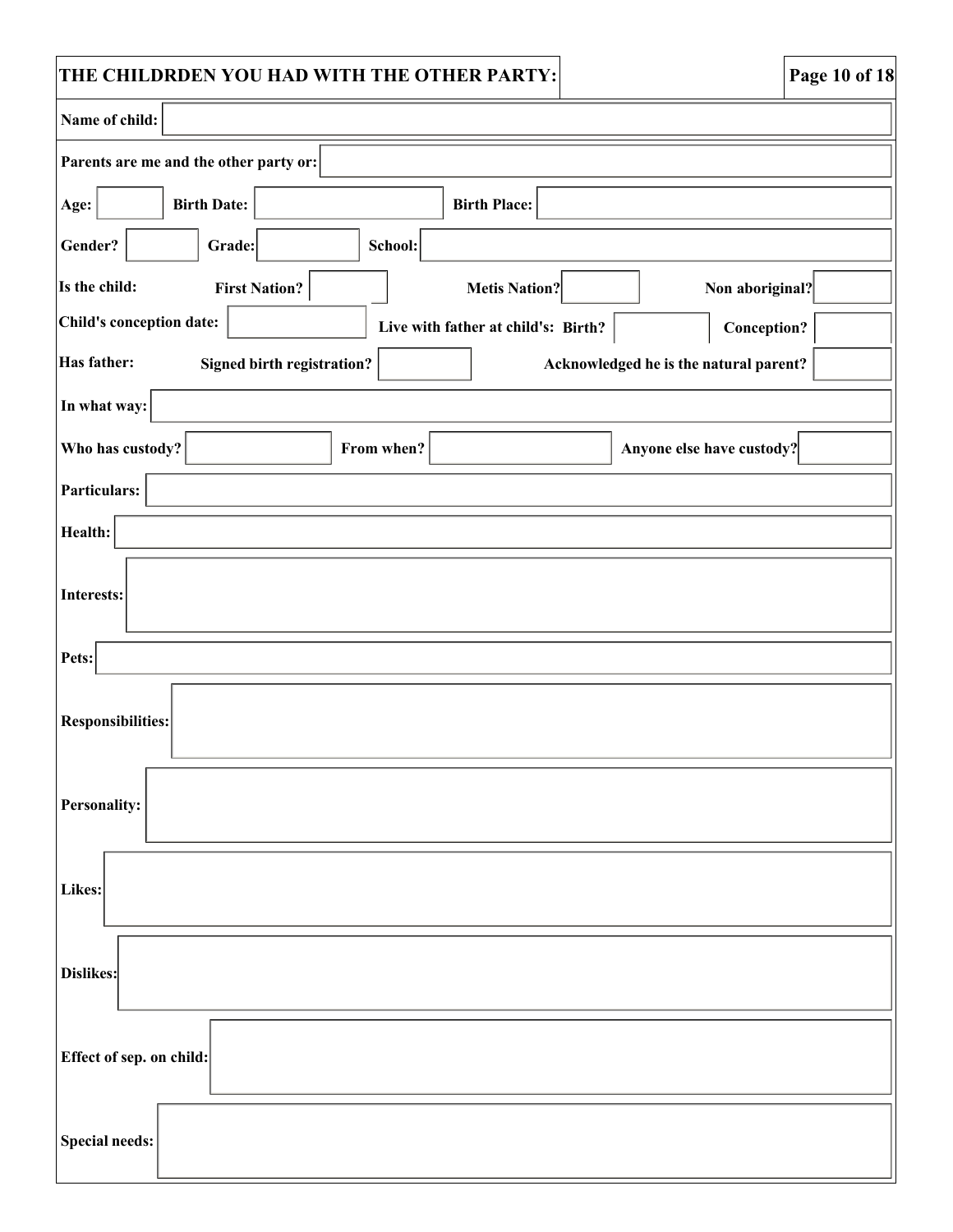| THE CHILDRDEN YOU HAD WITH THE OTHER PARTY:                                         | Page 11 of 18      |  |  |
|-------------------------------------------------------------------------------------|--------------------|--|--|
| Name of child:                                                                      |                    |  |  |
| Parents are me and the other party or:                                              |                    |  |  |
| <b>Birth Date:</b><br>Age:<br><b>Birth Place:</b>                                   |                    |  |  |
| Gender?<br>School:<br>Grade:                                                        |                    |  |  |
| Is the child:<br><b>First Nation?</b><br><b>Metis Nation?</b><br>Non aboriginal?    |                    |  |  |
| Child's conception date:<br>Live with father at child's: Birth?                     | <b>Conception?</b> |  |  |
| Has father:<br>Signed birth registration?<br>Acknowledged he is the natural parent? |                    |  |  |
| In what way:                                                                        |                    |  |  |
| Who has custody?<br>Anyone else have custody?<br>From when?                         |                    |  |  |
| Particulars:                                                                        |                    |  |  |
| Health:                                                                             |                    |  |  |
| Interests:                                                                          |                    |  |  |
| Pets:                                                                               |                    |  |  |
| <b>Responsibilities:</b>                                                            |                    |  |  |
| <b>Personality:</b>                                                                 |                    |  |  |
| Likes:                                                                              |                    |  |  |
| Dislikes:                                                                           |                    |  |  |
| Effect of sep. on child:                                                            |                    |  |  |
| <b>Special needs:</b>                                                               |                    |  |  |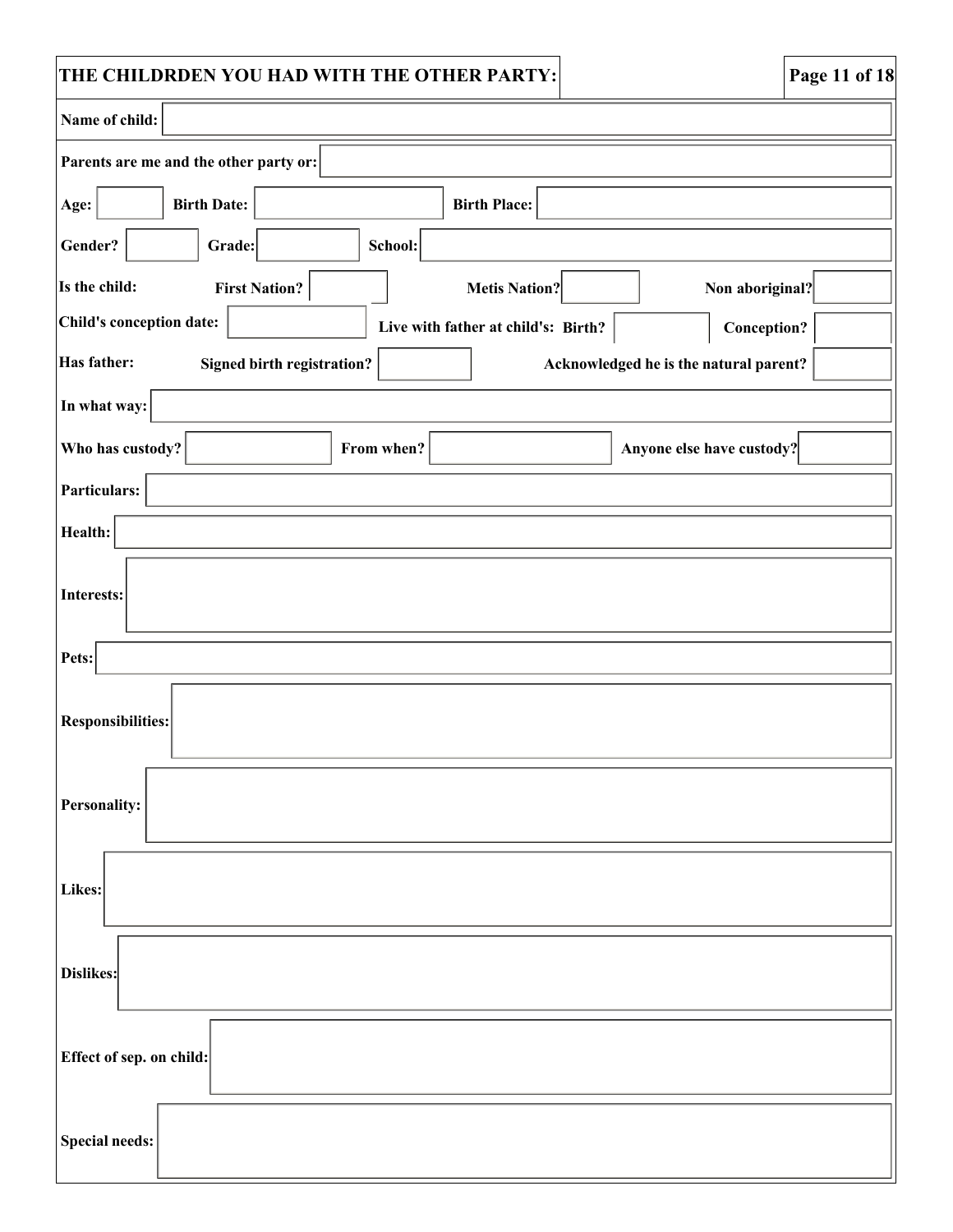| <b>CUSTODY ISSUES:</b>                                                                                        | Page 12 of 18 |  |  |  |
|---------------------------------------------------------------------------------------------------------------|---------------|--|--|--|
| Involved in sexual relationship with anyone other than the party named during time of any child's conception? |               |  |  |  |
| Particulars:                                                                                                  |               |  |  |  |
| Does anyone else have an interest in custody and access that should be notified?                              |               |  |  |  |
| Particulars:                                                                                                  |               |  |  |  |
| Are there any children you are not seeking custody of?<br>Do you want custody?                                |               |  |  |  |
| Particulars:                                                                                                  |               |  |  |  |
| <b>Describe</b><br>your<br>involvement<br>with your<br>children:                                              |               |  |  |  |
| Any incidents<br>where you may<br>have mistreated<br>your children?                                           |               |  |  |  |
| How do you<br>plan to care for<br>the children?                                                               |               |  |  |  |
| Where will you live?                                                                                          |               |  |  |  |
| School?                                                                                                       |               |  |  |  |
| Day to day care?                                                                                              |               |  |  |  |
| Will you work?                                                                                                |               |  |  |  |
| Particulars?                                                                                                  |               |  |  |  |
| Do you think the other parent will agree?                                                                     |               |  |  |  |
| Why:                                                                                                          |               |  |  |  |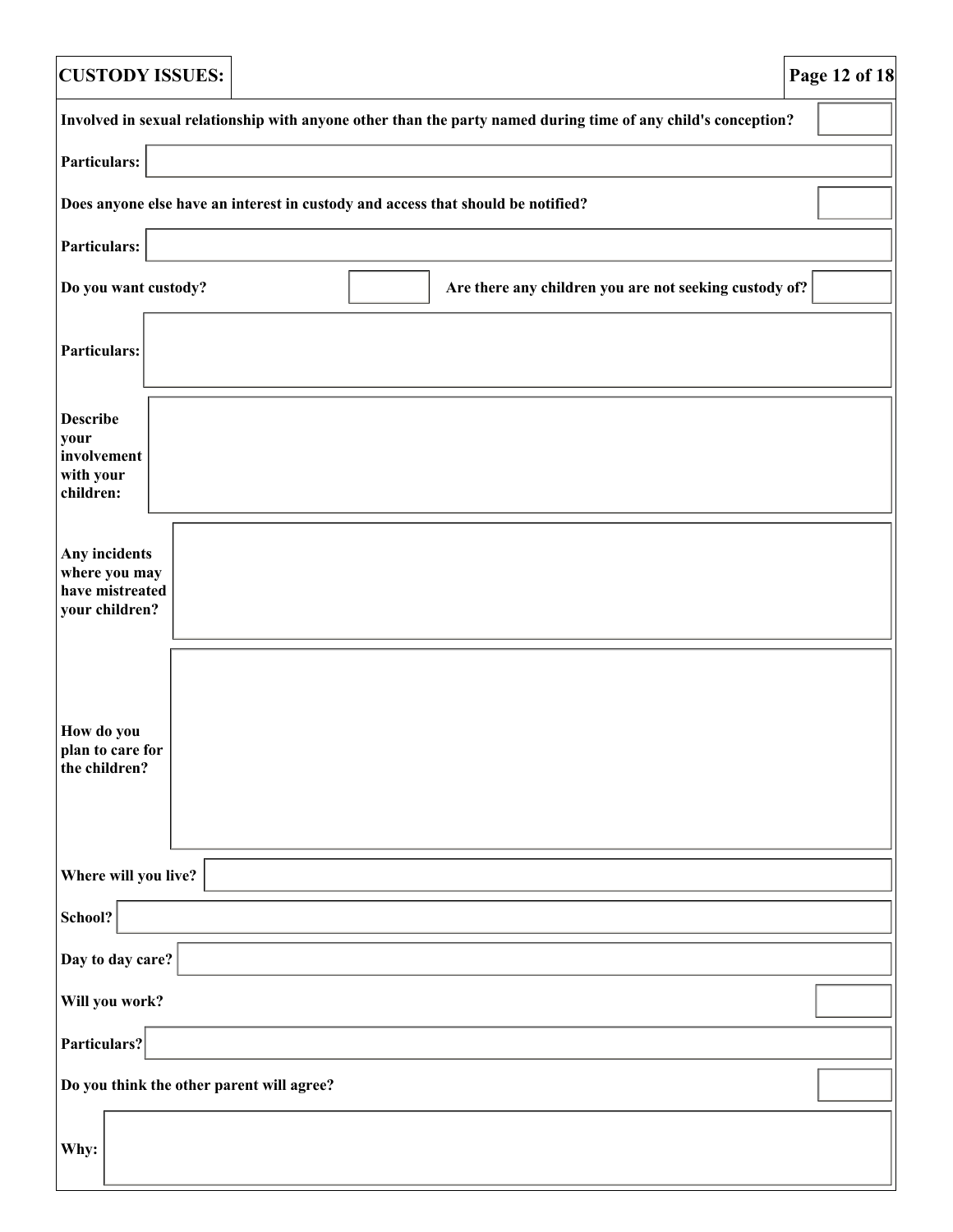| <b>ACCESS ISSUES:</b>                                                                                                   | Page 13 of 18 |
|-------------------------------------------------------------------------------------------------------------------------|---------------|
| Are you prepared to agree to reasonable access to the other party?                                                      |               |
| Why:                                                                                                                    |               |
| Do you feel conditions are necessary for the other party to have access?                                                |               |
| Why:                                                                                                                    |               |
| What access are<br>you seeking for<br>children not in<br>your care?                                                     |               |
| What access has<br>the other party<br>had to date?                                                                      |               |
| Before the Court will grant supervised access, no access, or access with conditions, they require evidence to show that |               |

**supervised access, no access, or access with conditions, is in the best interests of the children. If you feel supervised access, no access, or conditions are necessary for the other party, you must state that. You must provide information as to why you feel these conditions/restrictions should be made, and why these conditions/restrictions would be in the best interests of the children.**

| <b>SUPPORT ISSUES:</b>                                                                                                                                                                                                                                          |                                                                   |
|-----------------------------------------------------------------------------------------------------------------------------------------------------------------------------------------------------------------------------------------------------------------|-------------------------------------------------------------------|
| Name each child<br>for whom you<br>claim support?                                                                                                                                                                                                               |                                                                   |
|                                                                                                                                                                                                                                                                 | How much do you feel you should receive per month for each child? |
| Support is based on Child<br><b>Support Guidelines, unless</b><br>there are compelling<br>reasons. Guidelines are<br>based on payor's gross<br>annual income. If you feel<br>you should receive more<br>than the guidelines' amount,<br>please provide reasons: |                                                                   |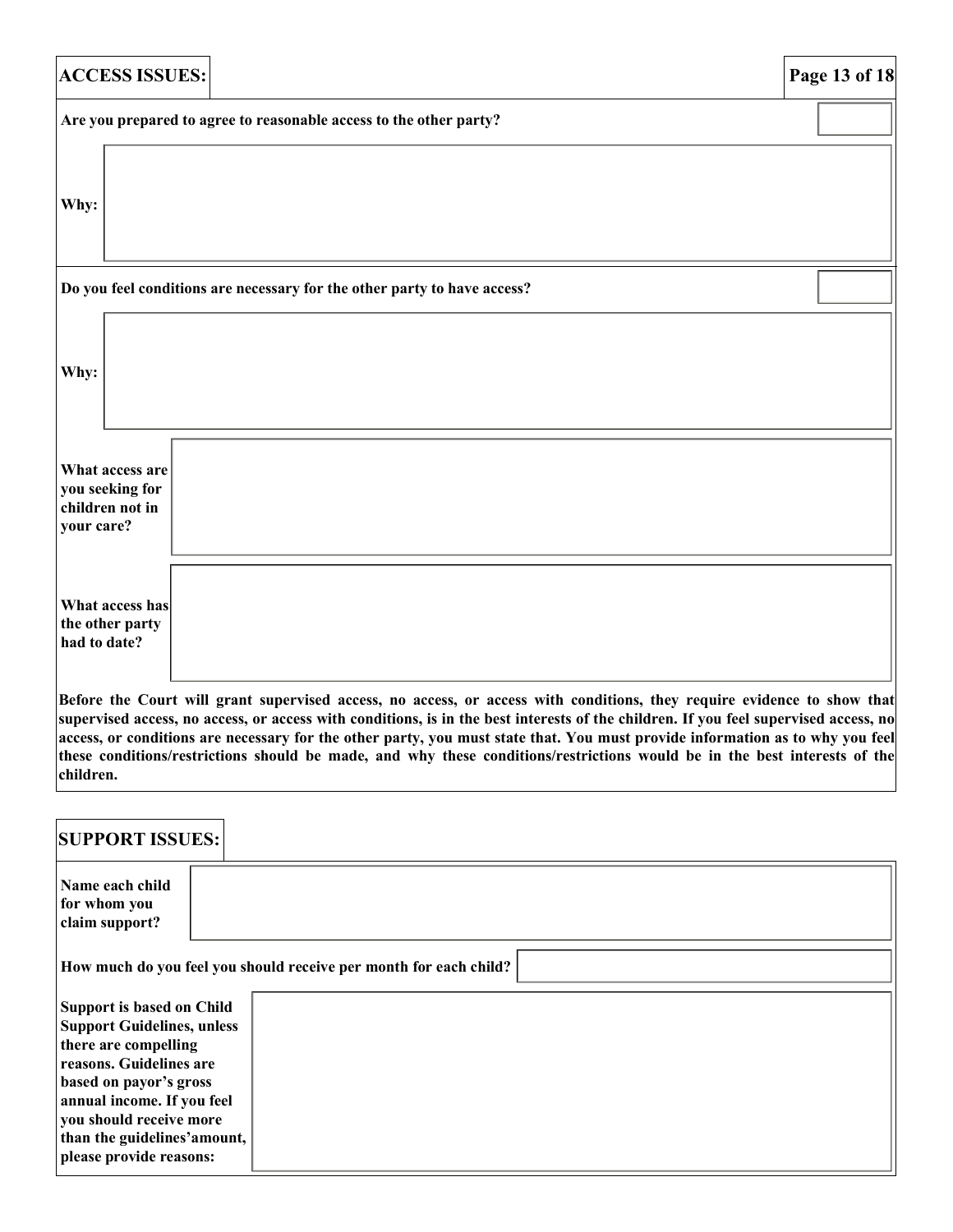| <b>SUPPORT ISSUES</b> (continued):                                                                                                                               |                                                                         |                | Page 14 of 18 |
|------------------------------------------------------------------------------------------------------------------------------------------------------------------|-------------------------------------------------------------------------|----------------|---------------|
|                                                                                                                                                                  | What is your out-of-pocket expense for day care/babysitting each month? |                |               |
| Receive day care subsidy?                                                                                                                                        |                                                                         | Amount:        |               |
| What is the name and<br>address of your day care<br>provider/babysitter?                                                                                         |                                                                         |                |               |
| What extracurricular activities<br>are your children currently<br>involved or registered in? Name<br>the child, activity and cost. You<br>must provide receipts. |                                                                         |                |               |
| List activities children would like<br>to be involved in, if you were able<br>to afford them. Name child,<br>interests and cost. You must<br>provide receipts.   |                                                                         |                |               |
| List extraordinary expenses such<br>as orthodontics, prescriptions or<br>glasses for children. Name child<br>& details of expense. You must<br>provide receipts. |                                                                         |                |               |
| List any other unusual expenses<br>for your children that are not<br>mentioned above. Provide<br>details. You must provide<br>receipts.                          |                                                                         |                |               |
| Provide names of doctors,<br>counsellors or health<br>professionals that children are<br>seeing.                                                                 |                                                                         |                |               |
| Want support for yourself?                                                                                                                                       |                                                                         | <b>Amount:</b> |               |
| Provide your job history from<br>commencement of your<br>relationship with the other party<br>to present.                                                        |                                                                         |                |               |
| Provide details of efforts you are<br>taking to become self-sufficient<br>(retraining, schooling).                                                               |                                                                         |                |               |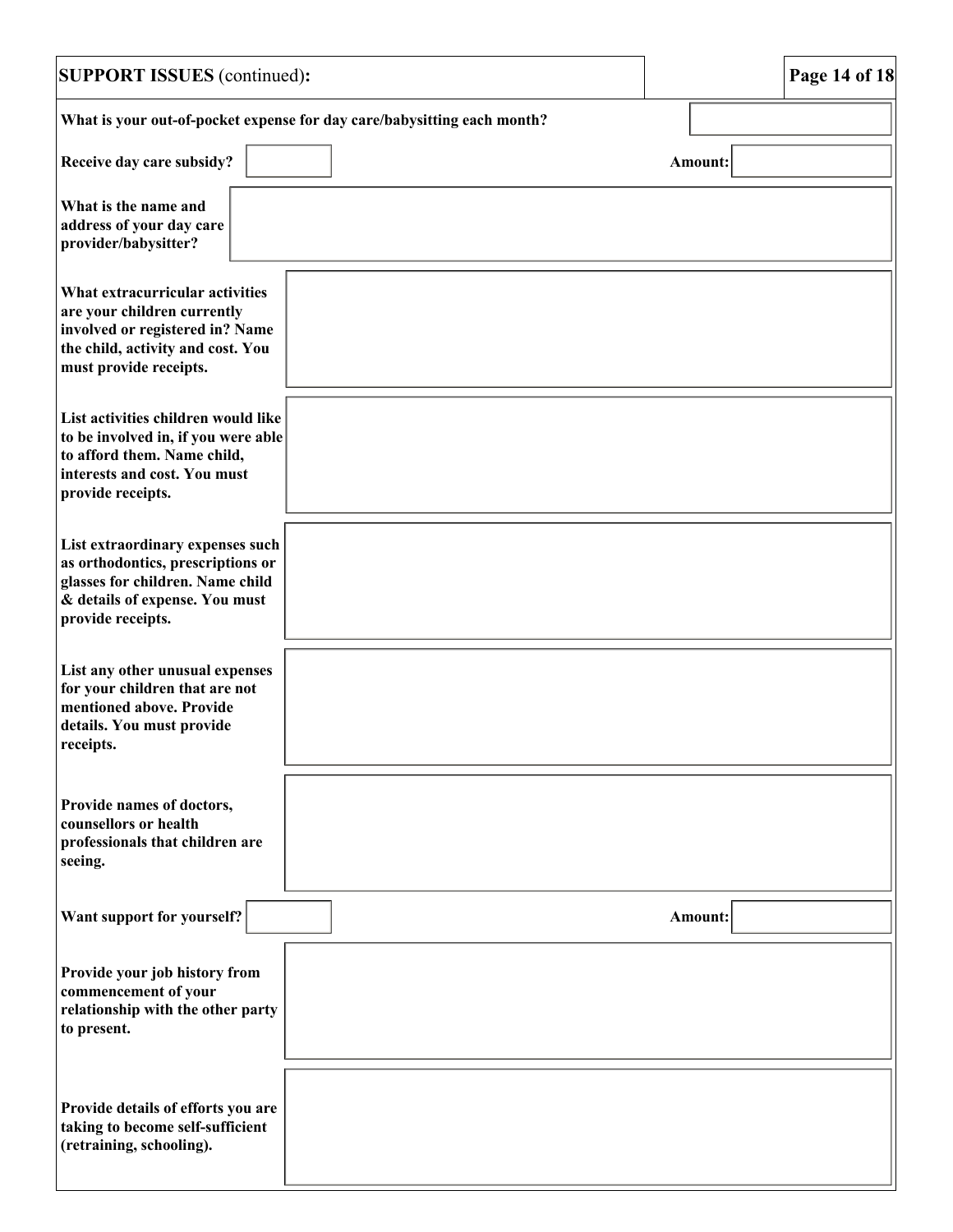| <b>SUPPORT ISSUES</b> (continued):                                                                       | Page 15 of 18                 |  |  |
|----------------------------------------------------------------------------------------------------------|-------------------------------|--|--|
| Provide details of opportunities<br>you missed by staying home to<br>raise children.                     |                               |  |  |
| If request for spousal is health<br>related, must provide details<br>regarding your current health.      |                               |  |  |
| Presently receiving support for yourself?                                                                | Amount:                       |  |  |
| Presently receiving support for children?                                                                | Amount:                       |  |  |
| Date last payment received:                                                                              | <b>Total amount received:</b> |  |  |
| Are there arrears in payments?                                                                           | Amount:                       |  |  |
| List any purchases or necessaries<br>the other party has made for you<br>and/or the children:            |                               |  |  |
| Has the other party regularly purchased Christmas and/or birthday presents for the children?             |                               |  |  |
| Is the other party currently paying any medical/dental benefits through his employment for the children? |                               |  |  |
| Other party currently have children named as beneficiaries on employment life insurance or pension plan? |                               |  |  |
| Do you or your spouse pay child support to anyone for children residing with someone else?               |                               |  |  |
| Particulars?                                                                                             |                               |  |  |
| What do you know<br>about the income<br>of the other party?                                              |                               |  |  |
| <b>RESTRAINING ORDER ISSUES:</b>                                                                         |                               |  |  |

| <b>Seeking restraining order?</b>                              | Physical abuse to you? | Physical abuse to children? |
|----------------------------------------------------------------|------------------------|-----------------------------|
| <b>Provide details of</b><br>most recent<br>incident of abuse. |                        |                             |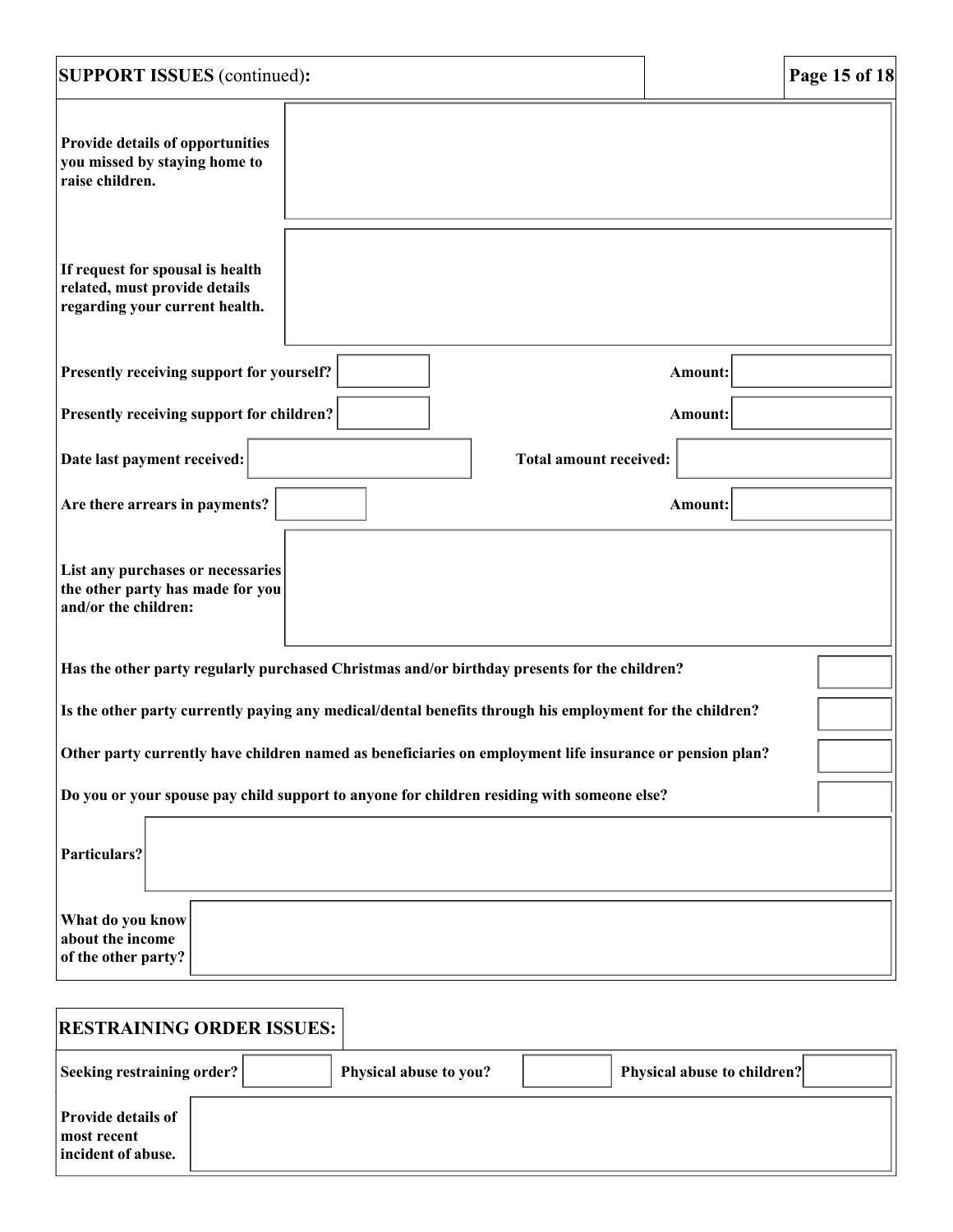|                                                                                            | <b>RESTRAINING ORDER ISSUES (continued):</b> | Page 16 of 18 |  |
|--------------------------------------------------------------------------------------------|----------------------------------------------|---------------|--|
| <b>Provide details of</b><br>most serious<br>incident of abuse.                            |                                              |               |  |
| When did first incident of abuse happen?                                                   |                                              |               |  |
| How often has it happened?                                                                 |                                              |               |  |
| Do you want an Order that the other party: Cannot contact you?<br>Not attend at your home? |                                              |               |  |

| <b>PROPERTY ISSUES:</b>                                  |                                                                                                                        |       |  |
|----------------------------------------------------------|------------------------------------------------------------------------------------------------------------------------|-------|--|
| Do you or the other party:                               | Own a home?                                                                                                            | Rent? |  |
| Who is living in the home?                               |                                                                                                                        |       |  |
| continue to live in the home.                            | In some cases, the home may not have to be sold (or you may be allowed to return to the home) so that the children can |       |  |
| What do you want to<br>happen to the house?              |                                                                                                                        |       |  |
| Why?                                                     |                                                                                                                        |       |  |
| What do you want<br>to happen to the<br>household goods? |                                                                                                                        |       |  |
| Why?                                                     |                                                                                                                        |       |  |
| What do you<br>want to happen<br>to the debt?            |                                                                                                                        |       |  |
| Why?                                                     |                                                                                                                        |       |  |

#### **MAINTENANCE ENFORCEMENT ISSUES:**

**The Maintenance Enforcement Office registers support orders, records & monitors payments & automatically takes**  enforcement action if payments are missed or late. We recommend that you register your order with the MEO. If you **receive Social Assistance & are granted a support order by the Court, you must register your order with the MEO.**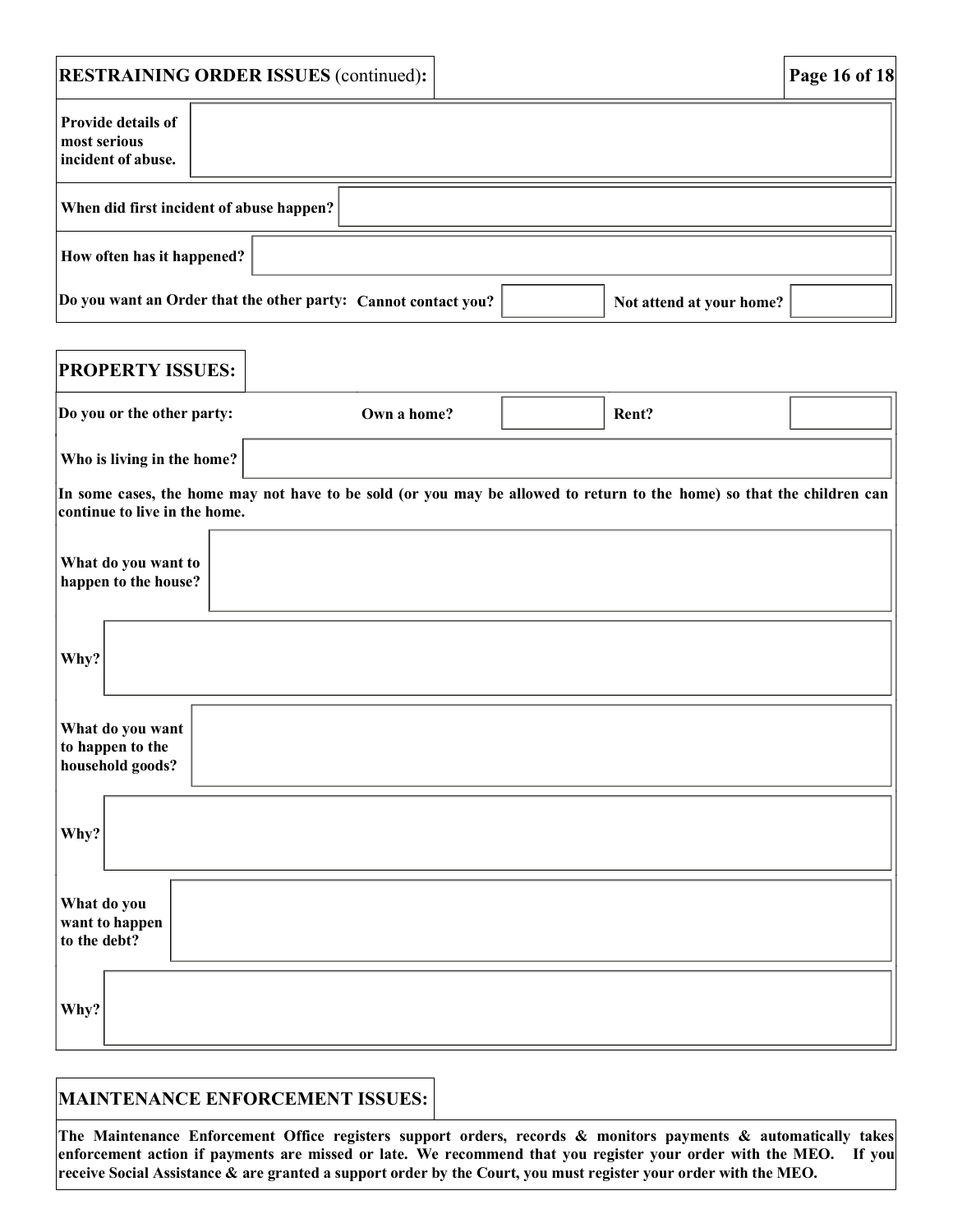**Do you wish to register your order with The Maintenance Enforcement Office?**

#### **CONSENT TO DIVULGE INFORMATION:**

**It is important that you sign the attached Authorization in front of a witness.**

#### **OTHER: You must provide confirmation of your income. Provide copies of:** a) six of your most recent pay stubs, Employment Insurance cheques, etc. indicating income earned year to date; **b) your six most recent income slips from the Department of Social Services; and c) if you are a student, your student loan documents.** You must obtain & attach income tax summaries for the past three years. These summaries can be obtained from Revenue Canada. Call 1-800-959-8281 or 975-4595 for more information. Alternatively, you must provide this office with copies of: a) every personal income tax return filed for the 3 most recent years, together with all material filed with the return; **b) Income Tax Summaries for the three most recent taxation years; and c) every Notice of Assessment issued to you. Please remember: a) to attach receipts for day care, medical expenses, extra-curricular activities & extraordinary expenses. b) If there are any changes in your personal circumstances or the personal circumstances of the children or changes in your financial status (that is, a change in source of income, or you start living with someone else) it is essential that you immediately provide the change(s) in writing to our office so that we always have current information on your file. Failure to keep this office informed of changes may cause delay on your file. As a party to a family law proceeding, you are required to attend a parenting education program under the terms of section 44.1(3) of The Queen's Bench Act, 1998, as amended. These sessions are conducted regularly in Saskatoon, both on weekday evenings and on Saturdays. Some of the topics covered are"Options for Resolving Disputes;""Stages of Separation and**

**Divorce;""Children's Reactions to Separation and Divorce"and"Parenting after Separation/Divorce."It is compulsory that you attend this program. Your matter cannot proceed to court until we have received a Certification of Completion for you. The education program is free of charge. To register or obtain information about the Parent Education Program, please call Family Law Support Services at 1-877-964-5501 or 964-4401.**

## **KEEPING A DIARY:**

**To show a court factual evidence regarding your case, it is very important that you keep a diary of events. You may find the following helpful in keeping track of your personal situation regarding matters such as custody, access and maintenance.** 

- **a) begin keeping an accurate diary today;**
- **b) write in your diary daily;**
- **c) if nothing noteworthy happens in the day, simply state that;**
- **d) if something does happen that may affect your case, make detailed notes about it;**
- **e) remember your diary may be needed as evidence in court and should be written in text that is not offensive;**
- **f) do not use foul language unless you are quoting what the other party said; and**
- **g) do not resort to name calling in your diary.**